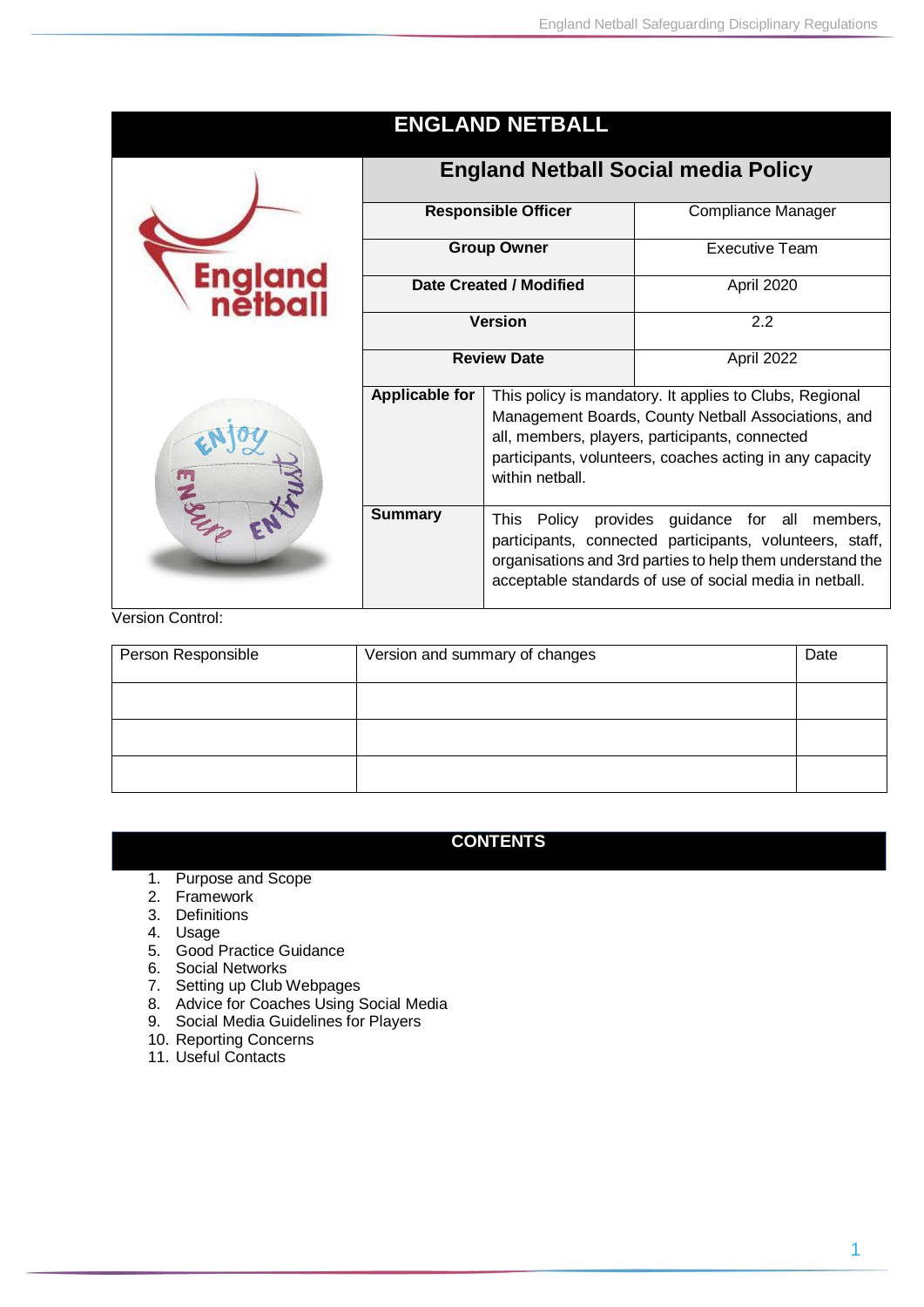#### **PURPOSE AND SCOPE**

England Netball (EN) recognise the developing the range of technologies used to interactively share, create, discuss issues and content as extremely positive. We encourage individuals and communities to use social media to promote themselves, their clubs, their achievements and the sport of netball.

However, EN will challenge anyone using social media either intentionally or by association to insult, slander, create a risk to personal safety, abuse, or attempt to deceive any individual, organisation or the sport of netball.

This Policy provides guidance for all members, participants, connected participants, volunteers, staff, organisations and 3<sup>rd</sup> parties to help them understand the acceptable standards of use of social media in netball. It sets out best practice designed to assist everyone in understanding what the potential risks are in using social media and how these can be managed.

The purpose of this policy is to:

- Ensure the safety and wellbeing of children and young people and adults at risk is paramount when adults, young people or children are using the internet, social media or mobile devices.
- Provide all staff, volunteers, members and connected participants with the overarching principles that guide our approach to online safety.
- Ensure that as an organisation we operate in line with our values and within the law in terms of how we use online devices.

The pace of change in technology means that it is not possible to identify a definitive list of all forms of social media which this Policy applies to, hence it is to be read as applying to all forms commonly understood to be social media and used as such. This Policy is to be read in conjunction with the Codes of Conduct and you are reminded that misuse of social media can result in Disciplinary Action being taken against a member, connected participant, volunteer or employee. Therefore this policy statement applies to all staff, volunteers, children and young people and anyone involved in England Netball activities.

# **FRAMEWORK**

This policy has been drawn up on the basis of legislation, policy and guidance which seeks to protect all children and young people in England. Summaries of the key legislation can be found below:

- Online abuse: learning.nspcc.org.uk/child-abuse-and-neglect/online-abuse
- Bullying: learning.nspcc.org.uk/child-abuse-and-neglect/bullying
- Child Protection: learning.nspcc.org.uk/child-protection-system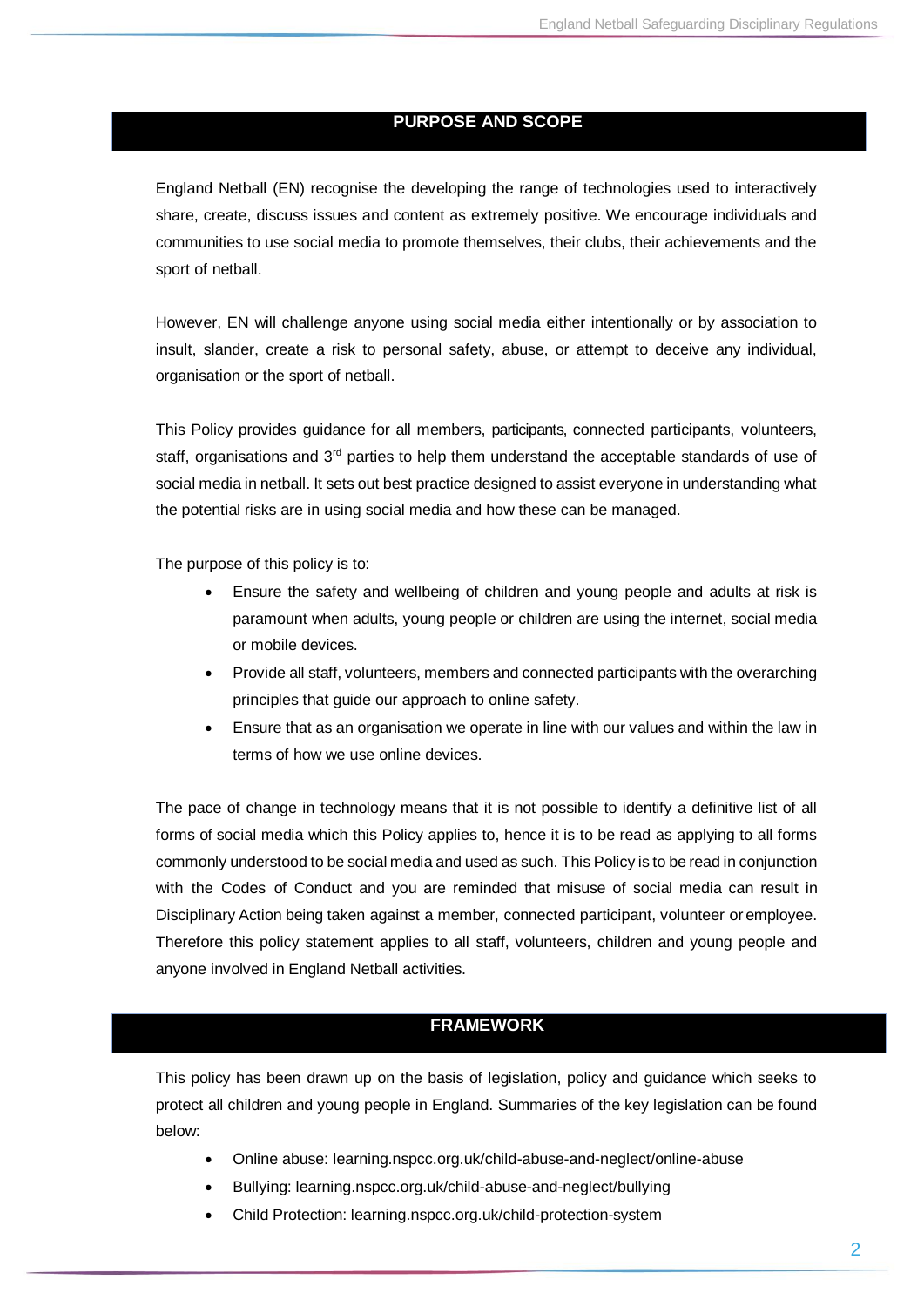- Working together 2018
- Care Act 2014

#### **DEFINITIONS**

#### **Social media**

Is the collective of online communications and media channels dedicated to community- based input, interaction, content-sharing and collaboration via a range of technologies such as desktop, laptop, tablets, smartphones, gaming consoles and platforms and other internet enable devices. Websites and applications dedicated to [forums,](http://whatis.techtarget.com/definition/discussion-board-discussion-group-message-board-online-forum) [micro blogging,](http://searchmobilecomputing.techtarget.com/definition/microblogging) [social networking,](http://whatis.techtarget.com/definition/social-networking) [social](http://whatis.techtarget.com/definition/social-bookmarking)  [bookmarking,](http://whatis.techtarget.com/definition/social-bookmarking) [social curation,](http://whatis.techtarget.com/definition/social-curation) and [wikis](http://searchsoa.techtarget.com/definition/wiki) are among the different types of social media and examples of social media platforms include, but are not limited to, Facebook, YouTube, Twitter, Google+, WhatsApp, Instagram, TikTok, Snapchat, Pinterest, LinkedIn and Reddit.

#### **Young person**

Is used to refer to any person below the age of 18.

#### **Disciplinary Action**

Means action taken under the Disciplinary Regulations of England Netball.

**USAGE**

Whilst clubs and Players are encouraged to use social media to positively promote their clubs, themselves and their achievements and the sport of netball, the balance between the right to free speech and the responsibility not to insult, slander, abuse or create risks to anyone's personal safety must be borne in mind. This Policy seeks to assist all platform users in knowing how to achieve that balance.

#### **GOOD PRACTICE GUIDANCE**

As a general principle it is recommended that the club, Players, organisation or individual has a webpage/profile which is used for their netball involvement and that they keep their personal identity, pages and profile separate. This will help in distinguishing between what is part of a person's private life, and what is part of their life in netball. Whilst there will always be grey lines between the two, having separate online identities should assist in focusing the mind on what is and what is not appropriate content and usage, before anything is posted.

Social media as defined above, presents a unique set of challenges for protecting personal safety as all information posted is available to the whole world, indefinitely. Generational differences in understanding the implications of what is being posted means that there are very different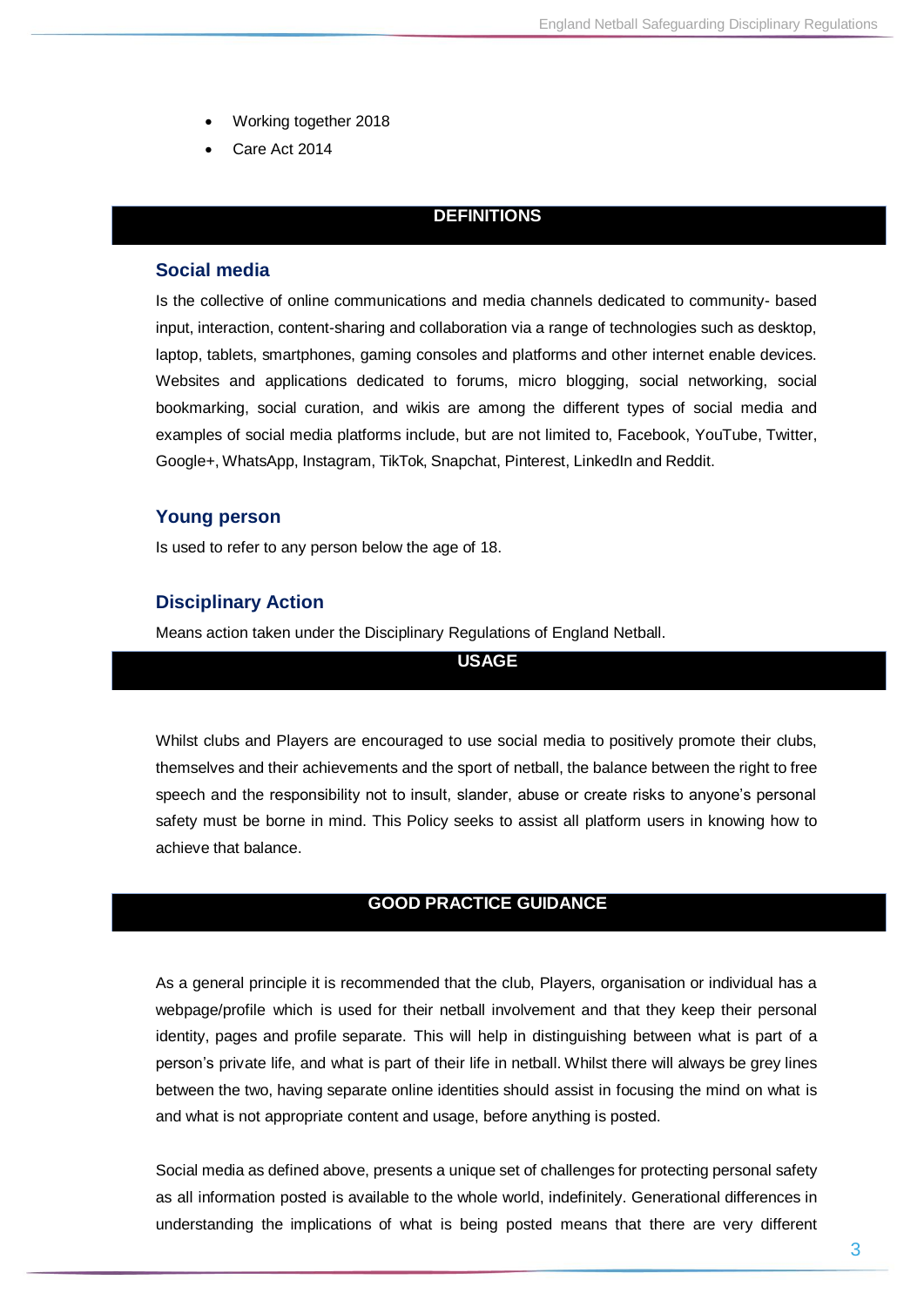perceptions of risk operating. Whilst young people get great benefits from the online communities they belong to and the instant access they have to friends from across the world, they may need guidance for their safety as to what is acceptable and safe use.

The use of social media to target individuals, whether for grooming, exploitation or the increasing incidences of cyber bullying, has created a set of risks to vulnerable people which is a real challenge to manage. Everyone is creating potential risk to themselves when they post personal information.

For example, if a person posts that they are going on holiday and has their address on their page, *it is easy to see that there is an increased risk to their property whilst they are away. If a top player posts that they are tired, injured, worried about an upcoming event, they are giving their opponents information which provides them with psychological advantages that they would not have otherwise gained.*

# **Instant messaging applications (informal communications)**

- As a person in a position of trust, do not instant message anyone under the age of 18 directly.
- Any group conversations should not be used as formal points of communication
- Any group conversation must not contain any players U18 with someone who is over 18 in a position of trust. Any Group conversation set up with U18s must have permission of their parent or guardian to proceed.
- Any Group conversation which in acting for the purposes of communicating between person in a position of trust and U18s (i.e U18 Netball Team) may only contain the parent or guardian of the person U18.
- Any group conversations should have at least 2 administrators in it.

# **Emailing (formal communication)**

- Emails should never be sent to U18s on a 1-2-1 bases. An additional club member should always be copied in as well as parents or guardians, if deemed appropriate the U18 can be copied in.
- Where possible send emails from a club account not a personal email account.
- If using a club email account ensure that 2 people can access that account.
- If in an emergency direct communication is required with an U18, ensure that another club member and a parent or guardian are copied in.

# **SOCIAL NETWORKS**

Social networks are the communities which develop on media applications or via the internet, such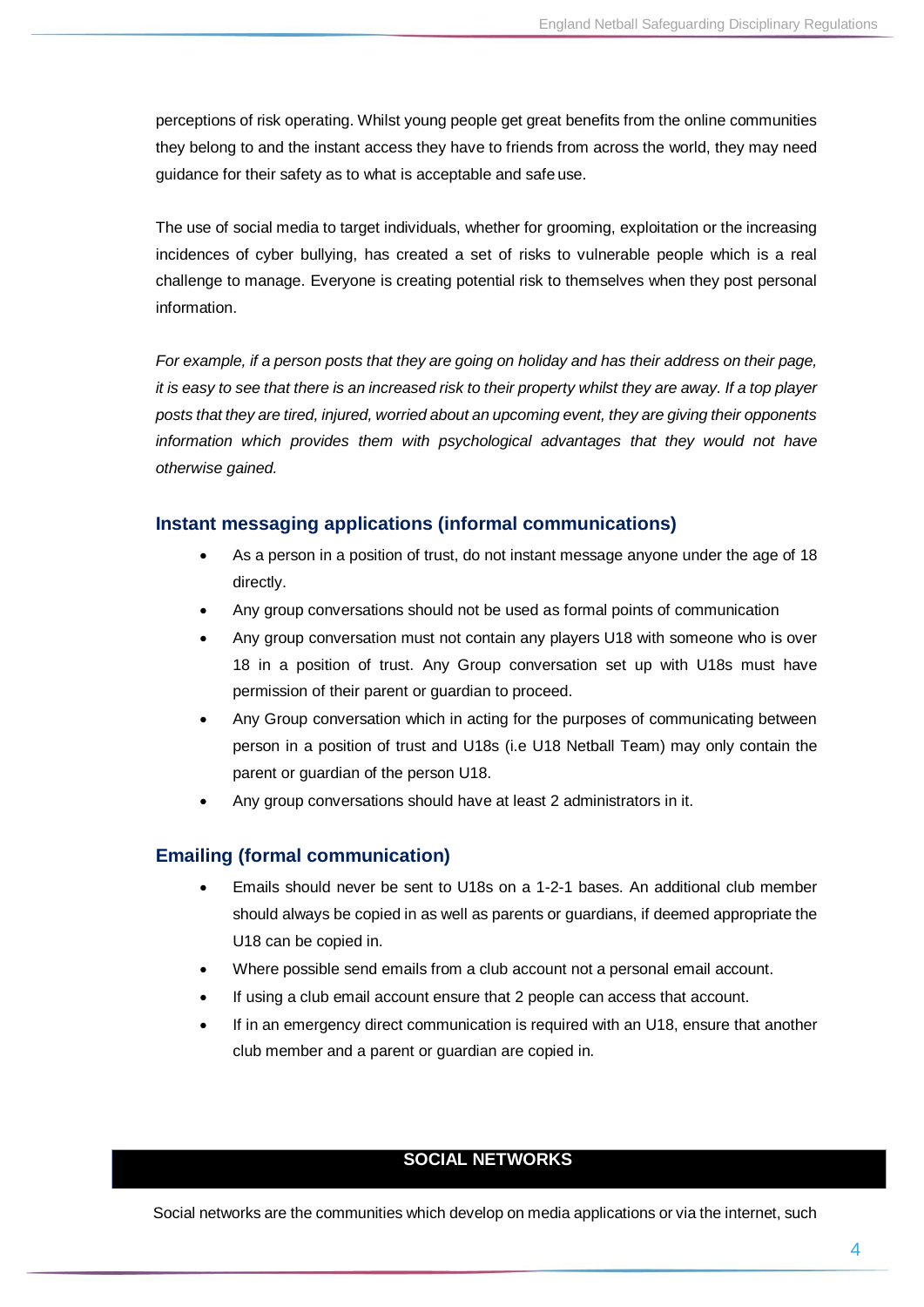as Facebook and Twitter.

Those in a position of trust and young persons should not be "friending" or "following" each other, outside of the netball relationship, (adults who are not in a position of trust may choose to have friends U18 which from outside the context of a netball setting however, as best practice we advise against this). Communications for netball purposes should be through sites/identities which are public and managed by the club, not through personal accounts. Club accounts should have multiple administrators. This applies to adults in a position of trust as well as to the adults who come into contact with young people through netball.

*For example*, if a coach receives a friend request from a young person who they have met at a training session, they should decline. If the club has a page or identify which allows communication via a public forum, this would be acceptable, provided the site is secure and there are no private messages being sent orreceived.

#### **Guidance for Social media**

Do:

- Keep all information private. Do not share any information with anyone you don't know personally
- Restrict your profile, ensure that only people who you want to see your post can
- Think carefully about what your posting and from which account if you have both a personal and club account
- Keep club pages to invite or private only, this way you can monitor who is one the page.

Don't:

- Add U18s if you are in a position of trust on any social media network
- Message, react or comment on any U18s social media account
- Post personal opinions as an administrator of an organisation page.

It is accepted that some parents/carers are friends with their children, in orderto monitor thematerial posted and seen by them. If the adult then accepts their child's friends, this is not something which England Netball has any jurisdiction over. We are concerned about social media usage where the primary relationship is one gained through netball. Everyone needs to be mindful that:

# **Social media must not be used to insult, belittle or criticise other teams, players, officials or staff of England Netball.**

#### **Expressing opinion online**

Expressing your opinion is fine, being rude in the way you express it or expressing discriminatory views is not and could lead to the individual who posted the comment, anyone who forwards or positively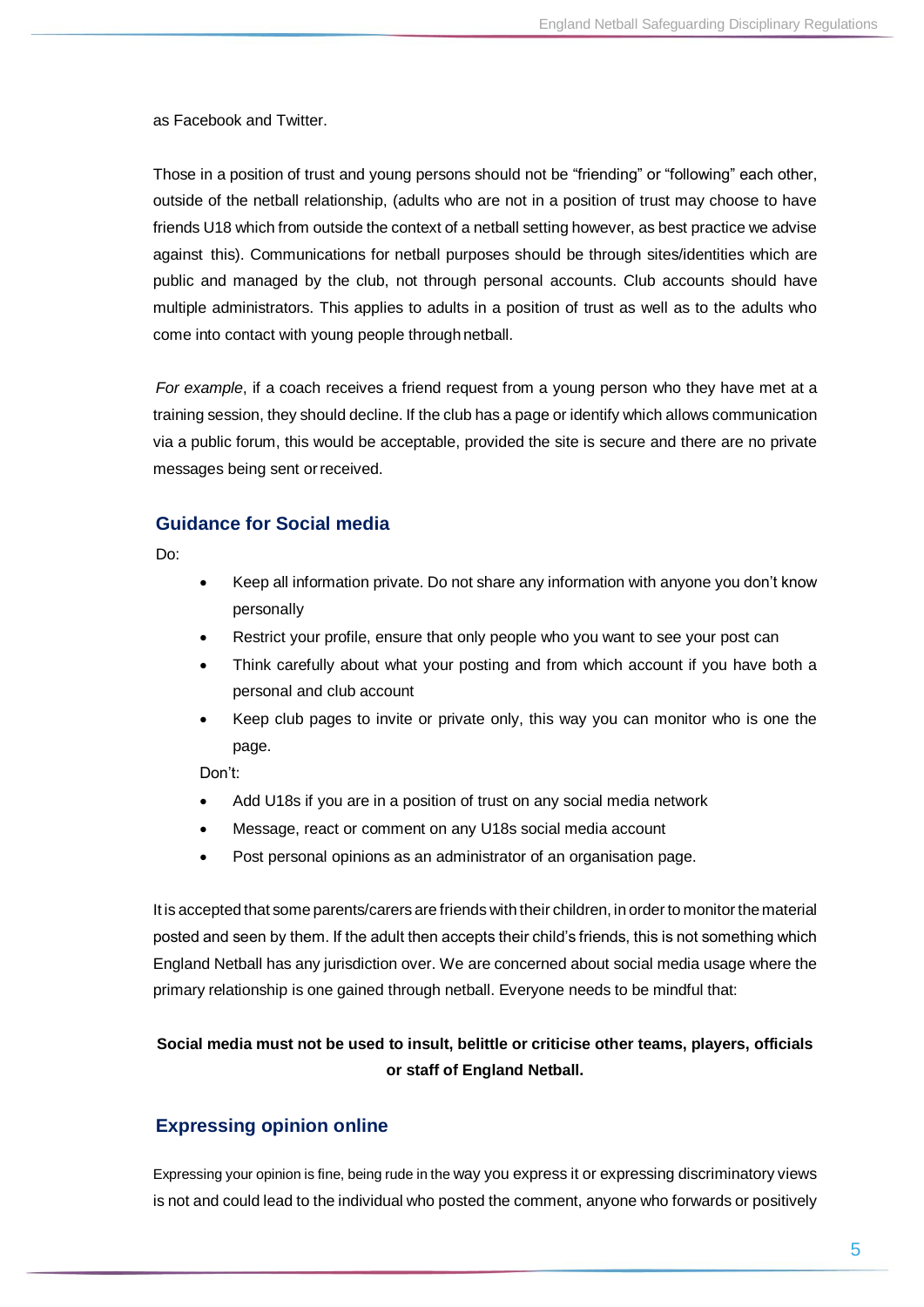affirms the comment, and the person with administration rights for the site used, being subject to Disciplinary Action or criminal investigation. Anyone who has posted an offensive message or image is advised to remove the comment as soon as possible, to reduce its impact.

The speed and variety in the development of social media forums, means that posts can be generated rapidly and spread to a wider audience in a very short space of time. All members, connected participants, staff and members of the public can and should report any misuse of social media to the Appropriate Authority (the local County Association, Regional Management Board or the Compliance Team at England Netball), so that appropriate action can be taken to maintain the high standards of behaviour expected within the sport of netball. Any reports should be well founded and not as a matter of person opinion, additionally to this any reports should be provided with evidence.

#### **Reposting/Sharing**

When using Twitter or similar tools, reposting other people's comments or posts can be taken as you adopting the views they have expressed and you would be accountable for the content. Comments made should clearly be attributable to the individual and not to the club, County, Region or England Netball.

### **SETTING UP CLUB WEBPAGES**

Clubs setting up webpages, including Facebook pages, are advised to ensure that they retain ownership and administration rights over that site. No one individual should have exclusive ownership or administration rights, including the Chair. The Club Safeguarding Officer must be informed about and involved in the administration of any site(s). All these people should be aware of the laws (As per those listed in Sections 2 & 9) and good practice for protecting children from the potential risks of social media.

The primary purpose of the site should be for promoting the club and the sport of netball and for communicating between members of the club. Privacy settings should be set so that members of the public cannot contact individuals from the club by first establishing a link with the club, via their webpage.

A young person's (U18) social media account may link to the club page, but additional links between the pages of an adult and a young person, should not be made. Remember that privacy settings change frequently – keep them under review and update asnecessary.

Photos and tagging should be used with consideration for the safety implications which these bring. A photo of the team in play, without any tagging of individuals is fine. Do not use tags as this allows people to be identified and then traced. Whenever a photo is going to be taken and used,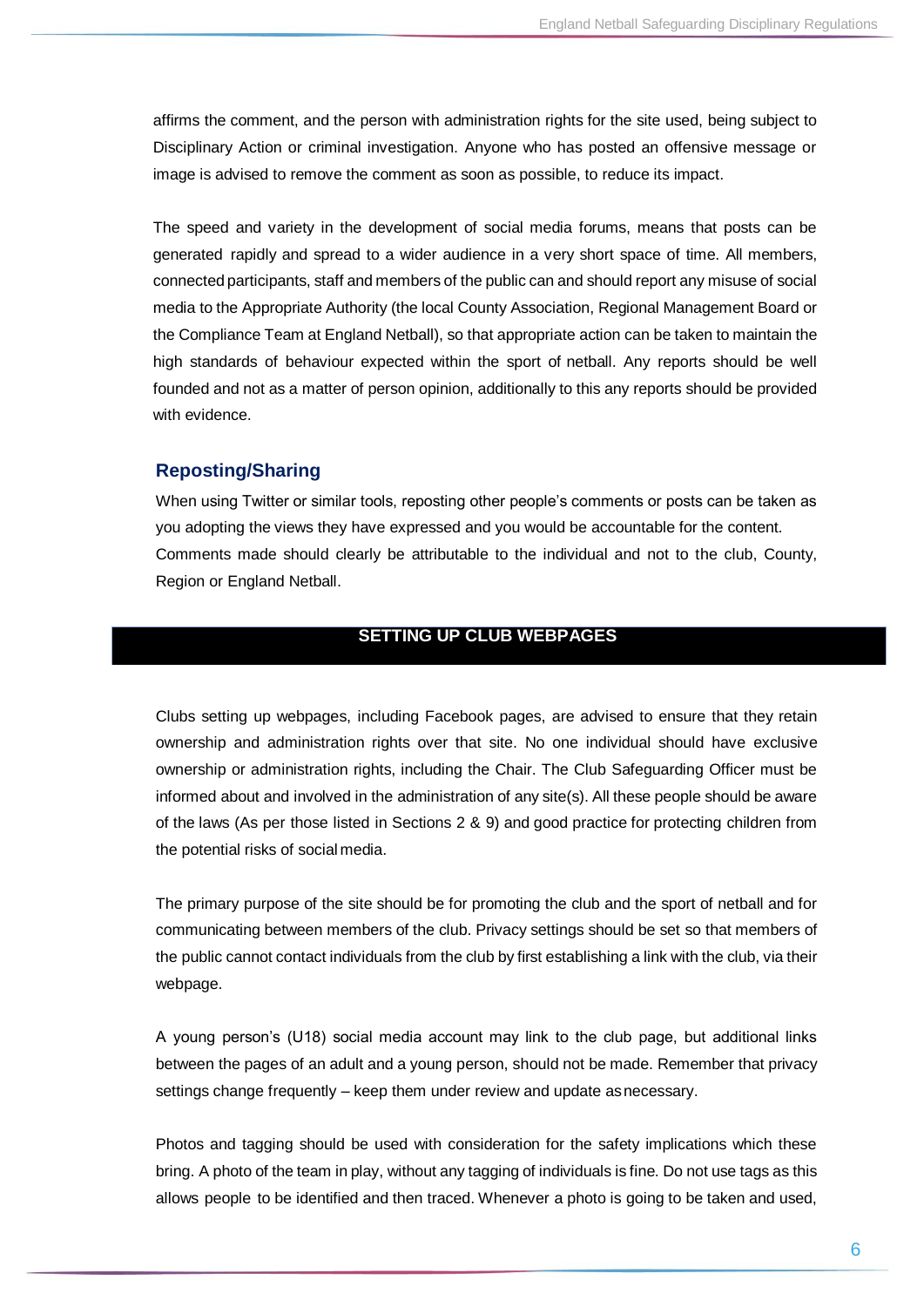make sure the individual knows and get parental consent **Taking and Use of Photographic and** [Recorded Images of Young](https://d2cx26qpfwuhvu.cloudfront.net/englandnetball/wp-content/uploads/2016/03/02134551/Policy-on-Taking-and-Use-of-Photographic-and-recorded-Images-of-Young-People-12-1.docx) [People\].](https://www.englandnetball.co.uk/app/uploads/2016/03/Policy-on-Taking-and-Use-of-Photographic-and-recorded-Images-of-Young-People-12.docx)

All clubs should provide their members with guidance on the use of the club site and issue their members with Acceptable Use Agreements, which the parent/ carer of a young person also signs. A template Acceptable Use Agreement is appended to this policy.

#### **ADVICE FOR COACHES USING SOCIAL MEDIA**

We want to empower netball coaches to utilise social media in a safe, sensible and professional manner to promote netball activity and avoid safeguarding issues.

Your role as a coach is an important one, where you are responsible for the welfare of your players and preparing them for coaching, training and competition. This can be made all the more easy for you by utilising social media to communicate with your players.

#### **Guidance**

Social media is becoming increasingly popular, particularly among young people. About one third of the UK population has a Facebook account. Concerns have been raised about the use of social media in sport. There have been cases where individuals have used it as a means of starting an inappropriate relationship, to bully or abuse. This can be avoided through effective management and implementing measures to safeguard users.

Clubs and coaches looking to use social media should consider the following points and may impose any reasonable measures they feel appropriate to uphold their own personal integrity and to promote the safety of their players:

- Make the most of it it is a great way to communicate and share team/coaching info.
- Set up a club/team specific profile page encourage your players to join this page and openly share appropriate information only as part of the group. No private discussions should take place, particularly between an adult and a young player. Consider including parents in this too.
- Be responsible lead by example; act as an ambassador for your team/club, county, region and netball.
- Not all information is for sharing this should only be netball/team/club information. Nothing personal, private or inappropriate. Photos and videos may be fine, but only where parents and carers have specifically consented to this.
- Consider other users will the posting cause offence? Is it appropriate for everyone who is on the site? A third party moderator should be involved; they should be DBS checked. This could be your Club Welfare Officer (CWO) or a member of your committee.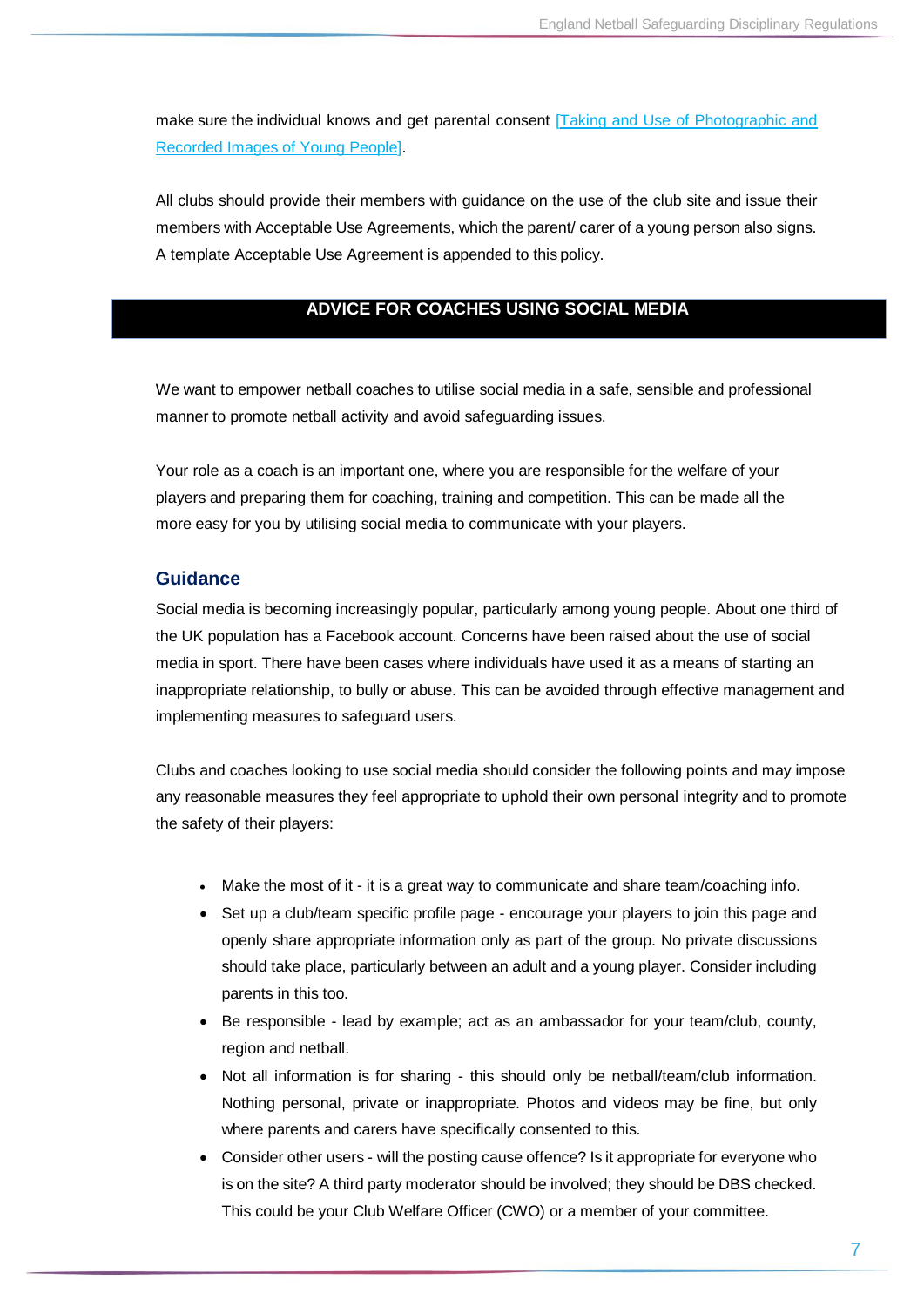- Not everyone should be your friend Being personal friends on social media with the young people whom you coach, teach etc is considered inappropriate and must be avoided due to the position of trust you are in. There are ways and means of using this type of medium and communicating with young people without it being on a personal level, for example, club Facebook pages, group emails etc. Consider your security and privacy settings.
- Take action Misuse, bullying or abuse should be reported to the CWO, or to the England Netball Compliance Team. Misuse may contravene codes of conduct and be subject to disciplinary or legal action. If you do have any young players as personal friends, then England Netball strongly advises you to remove them from your profile.
- Sensible use Create a guide and provide advice on appropriate use to your players. Consider type of content/information/topics and the removal of inappropriate content. Ensure you and your players think before posting to avoid any issues.
- Be transparent Communications should only contain basic and relevant information, nothing personal or inappropriate. Copy in a third party to promote transparency, such as parents, the CWO. Think- would anyone think my messages were inappropriate?
- Parents/carers should consent to and be aware that their children will be communicating with you through these tools. They should be encouraged to be included in these messages also.

This is not an exhaustive list and any other reasonable measures should be taken to protect you and your players. Whilst the above is guidance for the use of social media, similar considerations should be given to the use of text messaging, emails and instant messaging to contact your players.

# **SOCIAL MEDIA GUIDELINES FOR PLAYERS**

Performance players are in a position of greater prominence than most players in the sport of netball, and this increases as they progress up the Performance Pathway and to possible National Squad selection. As such, these players are the role models for acceptable standards of behaviour and this is as true for their use of social media, as it is for their everyday conduct.

We encourage you to use social media, and we have no desire to control what you do online. But we can help you think about the possible advantages and pitfalls offered by social media as your career goes from strength to strength, and you find yourself becoming a more public figure.

Players are encouraged to show their personality and engage with their fans when using social media. We recommend that were possible the player has a personal and public account. There is a need for professional conduct at all times and the onus remains on them to promote the sport, the team and the events. They are reminded that sponsorship deals depend on the public perception of the sport and they are the public face of the sport. Deals can be lost on the basis of the behaviour of any one player, so it is not just your personal reputation which is important to protect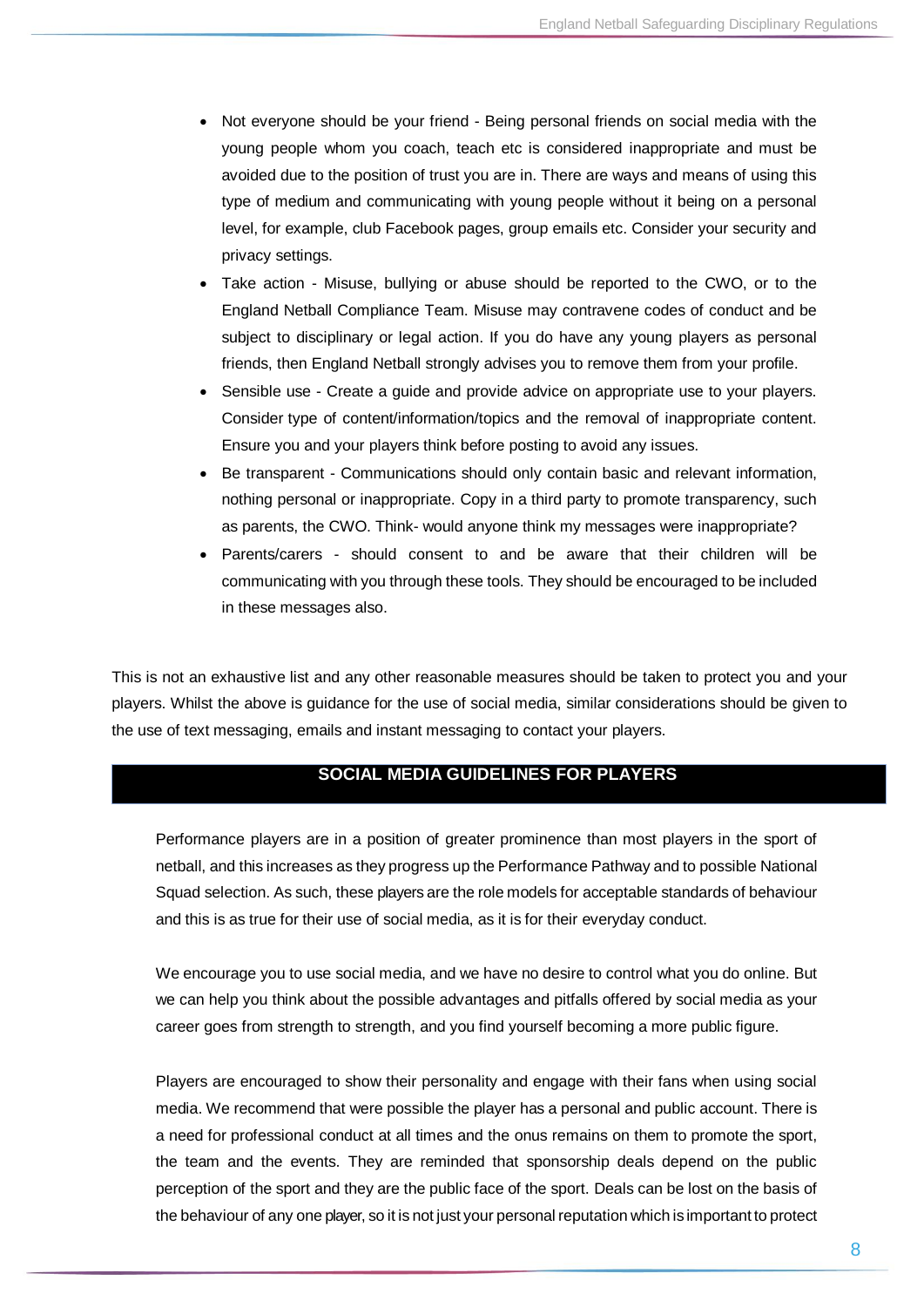and nurture. Remember the overriding factor is that the social media publications must not mislead.

Showing your personality and sharing your performances helps show what it takes to be a top player and attracts people to you. Make regular use of your pages/posts so that your fans feel you invest in them and that they have a relationship with you.

Players should make it clear they are posting their own views, providing image/ video rights to the owner. They should not use the England Netball logo, which is owned by England Netball. Remember that you too have a responsibility to report any posts which contravene the standards expected by England Netball's Code of Conduct and this Policy.

Anyone reporting a concern, or who is the subject of such a report, will be given advice on the procedures which are used to tackle these issues.

# **Precautions**

Always bare the following two questions in mind when you post anything online:

- Would you say this in front of your parents or grandparents?
- Would you say this to journalists at a press conference, sitting next to your coach?

If the answer to either question is no, think very carefully before posting. Just about everything you say online could eventually be read by anyone, including your grandmother or the editors of tomorrow morning's tabloids.

If you're used to using social media freely, it might seem unfair that you now have to think a little more before you post, but this is just one small part of the increased profile that comes with being a successful players.

# **No such thing as privacy**

It's important to review your privacy settings regularly on any social network. But it's also important to remember that it's possible that everything you send or post – even to your friends – could potentially become public. Once that has happened, it could be seen by anyone and everyone, forever.

Once something starts to spread on the internet, it's impossible to control it, even once you've deleted the original. An ill-advised comment or photograph could still be popping up when someone searches for your name years from now – including potential sponsors, employers, etc. So check your privacy settings regularly, but also bear in the back of your mind that you can never be completely sure that what you post online will remain private. Ask yourself;

Am I happy for what I am about to post to be seen by anyone and everyone?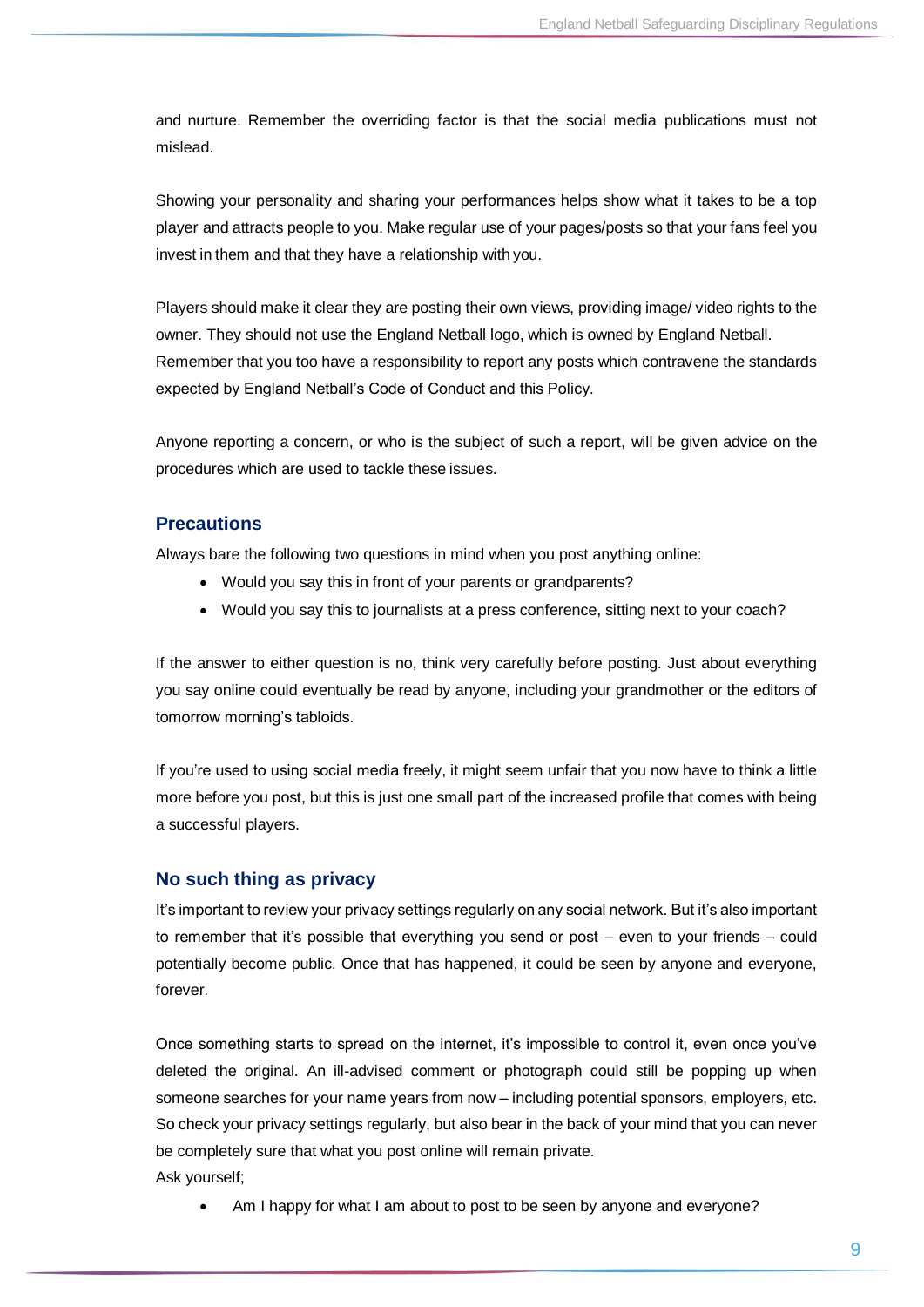- Am I happy for this post to be attached to my name and easily-searchable forever?
- If my post was to appear somewhere I never intended it to go, would I be happy about it?

#### **Respect yourself**

You have worked incredibly hard for many years to become who you are - a high performance player in a public sphere. This means that people will form their opinions based on your sporting performances, but also on other aspects of you that they see portrayed publically. Used well, social media has the potential to give you greater control of this than ever before, and to build a reputation for being dedicated, interesting, positive and inspiring. Ask yourself;

• How do I wish to be portrayed?

- What messages do I want to get across?
- Will my post reflect negatively upon my "role model" status?
- What parts of my life do I want to keep private?
- Is what I am posting going to reflect negatively on my public profile?
- Is what I am posting going to affect future opportunities for my personal brand?
- Remember….You can still be humorous and have a personality online just think before you post.

#### **Respect the sport of netball**

In the same way that your actions while training and competing reflect on netball in general, so do your actions online. As a player right at the top of your sport, you have rightly earned the respect of many others across the country, from grassroots competitors and club volunteers to elite coaches and other elite players. You can use social media to build on their pride in you and in netball. Don't comment negatively on others' professional performance, be they players, officials or coaches. When you post online, make sure your facts are accurate and don't swear or engage in insulting behaviour. Don't be afraid to be yourself, but do so respectfully. Ask yourself;

- How will the people who have helped me progress in my sport (such as my coach, my family, my club) feel about me posting this?
- How will this post affect the way netball is viewed in England and further afield?
- If I am tempted to discuss a contentious issue within netball, how important is it for me to have my say in public? Have I thought carefully about my opinion, rather than offering a knee-jerk reaction? Will this be a constructive contribution? Are there other ways I could pursue the matter (face to face, in a private email, or on the phone, for example)?
- Will what I am about to say undermine the hard work of those who came before me. or make life harder for those who come after?
- Could my post upset a current or potential sponsor for me or for the sport of netball?
- Would I expect my own sporting heroes to post in this manner?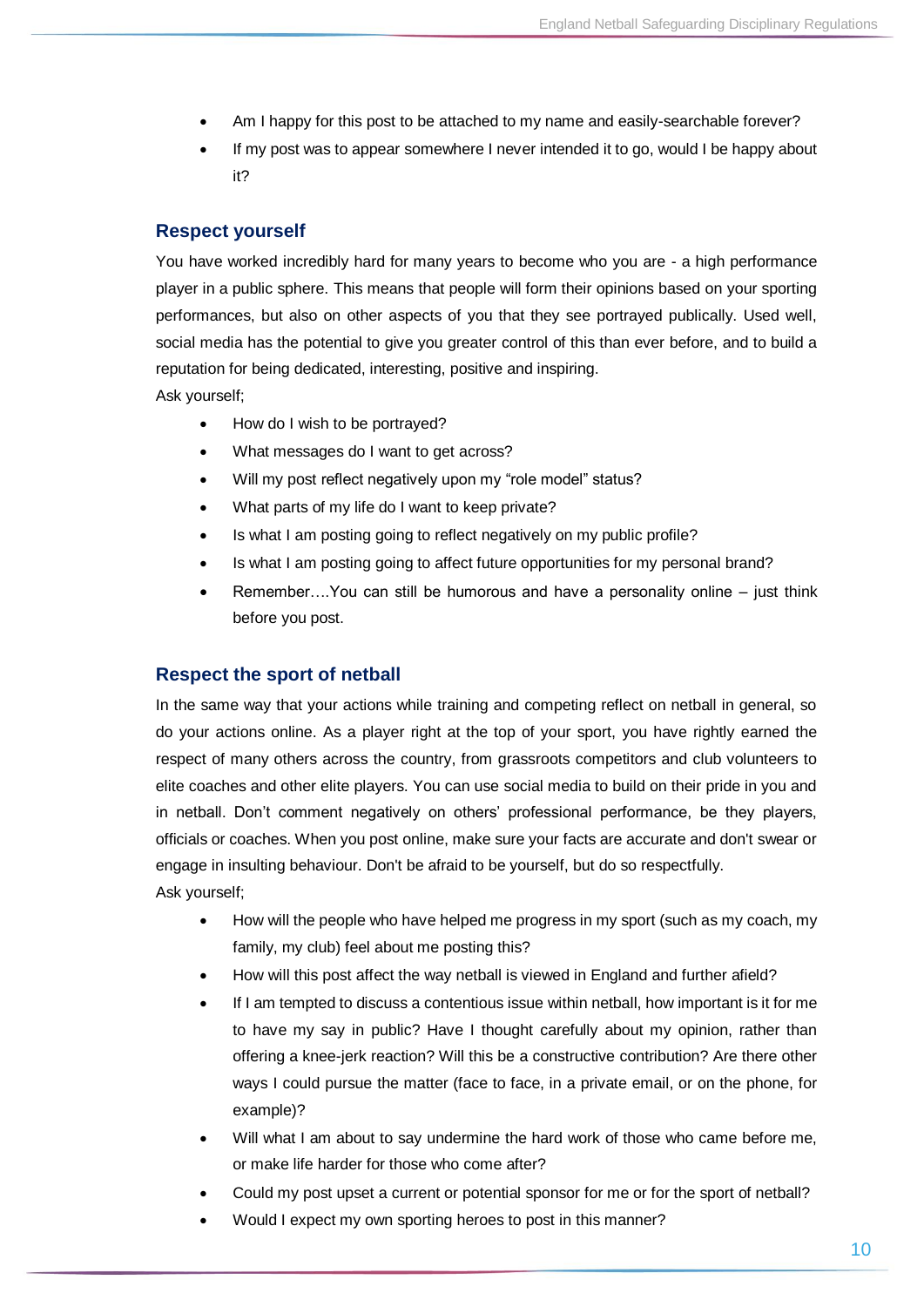# **Respect your Audience**

Social media offers a great way to connect with friends and family but the reality is that much of what you say to them on social media you also say to strangers, including fans and the media.

There may be many people out there who want to feel as though they know you and social media gives them the chance to engage with you on a new level. You may find yourself talking to strangers with a level of familiarity you would usually reserve for people who know you well.

Remember that people who don't know you personally are less likely to pick up on the context of your comment, or to know when you're joking/being flippant.

Never post anything that's rude, abusive or discriminatory.

Ask yourself;

- Who are my audience? Are they just friends and family? Are they fans? Are they media?
- Would I make this comment to this person face-to-face (for example, would I say this to someone I don't know, who has approached me in public?)
- Could this comment be misunderstood by someone who doesn't know me, or know my sense of humour?
- Would I be happy to see this comment in the newspapers tomorrow? Will my post create a negative news angle?

# **Social media and your performance**

Although using social media often feels like a relaxing thing to do, being very active on it can take up a lot of time and energy. Be aware of the effect it has on your mental state and your performance, particularly around the time of major competitions. Many performance players step away from the internet completely in the approach to high profile events so they can focus.

It can be tempting to find out what people are saying at times of excitement, and to check and see if you have any good luck messages. But be aware that this might not help you make the most of all your training and turn in the best performance possible. The media are also likely to be paying particularly close attention to what you say online during important events. If you have had a highprofile disappointment, it is a good idea to resist the temptation to go online straight afterwards. Wait until the strongest emotions have subsided so you can reflect, and post with a clear head. Ask yourself;

- Is the amount of time/attention I am spending online affecting my focus or performance?
- If I saw a negative comment about myself now, how would it affect me?
- Is my post really so important that it can't wait?
- Will I feel differently in a day or two, when my emotions have settled?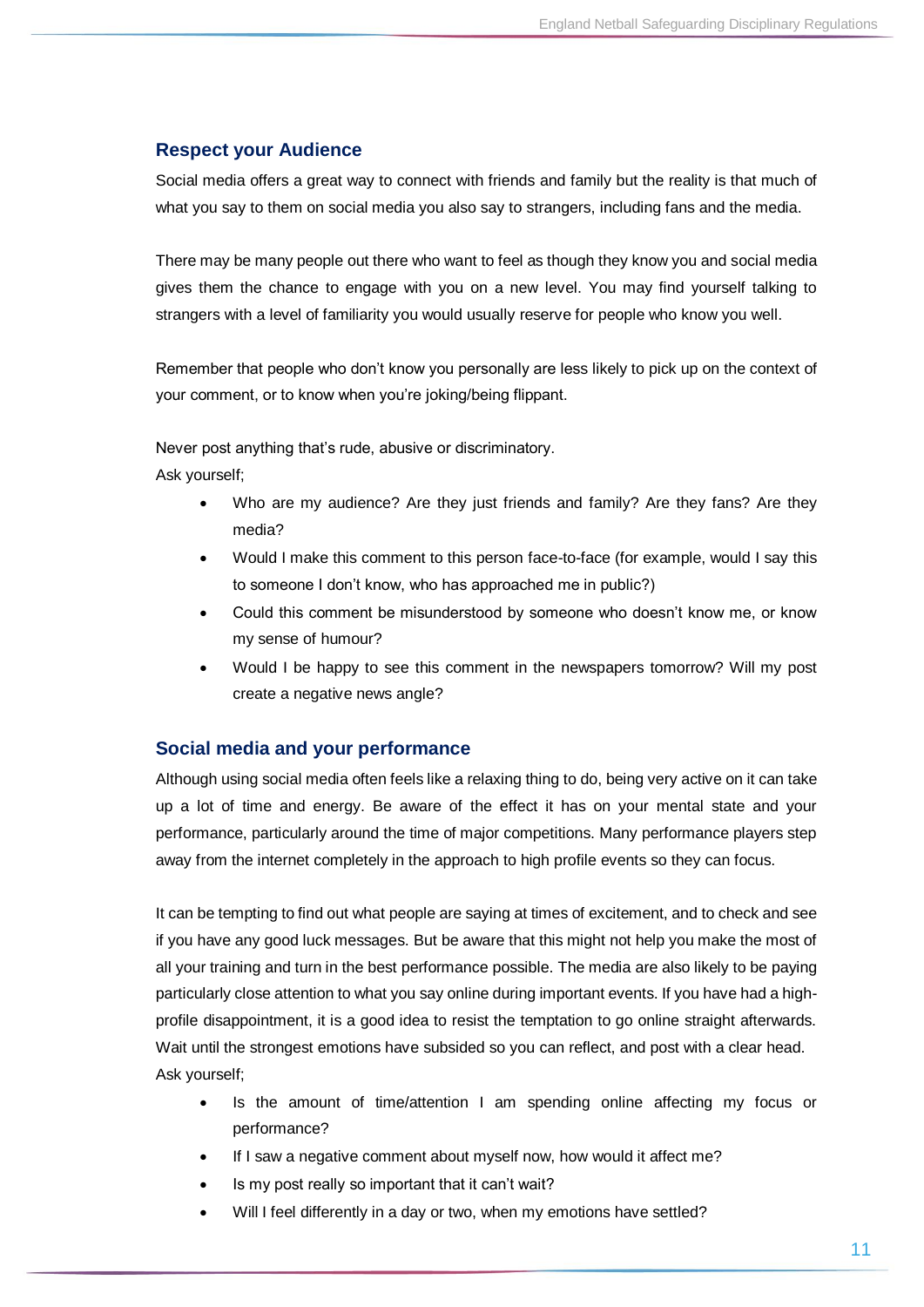Is this the best place to express my disappointment – could I pick up the phone to a friend/loved one instead?

### **Self-responsibility**

England Netball can provide advice and guidance on using social media, but at the end of the day it's up to you individually to take responsibility for your online reputation. Make it clear that your posts are your own opinions, and not those of England Netball, and own what you say with pride.

### **REPORTING CONCERNS**

Safeguarding is everyone's responsibility, as is creating and maintaining the high standards of behaviour expected of people in the sport of netball. For these reasons, everyone is encouraged to report concerns of misuse or inappropriate usage of social media to the Appropriate Authority, within the world of netball, or outside it.

The first point of contact will usually be the Club Safeguarding Officer, or the Chair of the club. As mentioned above, the Appropriate Authority within the world of netball is the body with the power to take Disciplinary Action. Which level is the most appropriate will depend on the nature of the concern, but if it relates to a potential safeguarding issue, the matter must be reported to the Lead Child Protection Officer at England Netball.

**Threats of immediate harm or danger should be reported to the police and/or Children's Services or the Local Authority Designated Officer** (where the concern relates to someone in a position of trust), contactable via your local authority and the Local Safeguarding Children Board and reported to the Lead Child Protection Officer at England Netball, following the [Reporting](https://englandnetball.co.uk/governance/safeguarding/reporting-a-safeguarding-concern) a [Concern](https://englandnetball.co.uk/governance/safeguarding/reporting-a-safeguarding-concern) process.

Whilst the law does not move as fast as technology, there is legislation and government guidance which applies to social media usage, including:-

- Malicious Communications Act 1988
- Protection from Harassment Act 2003
- Defamation Act 1996
- Data Protection Act 1998
- Article 10 of the European Convention on Human Rights
- Equality Act 2010
- Working Together 2018
- General Data Protection Regulation 2018

Prosecutions may be taken for comments/content posted on line.

For example those which are offensive, insight hatred or are of an intimidating nature. England Netball may also take Disciplinary Action against individuals using social media